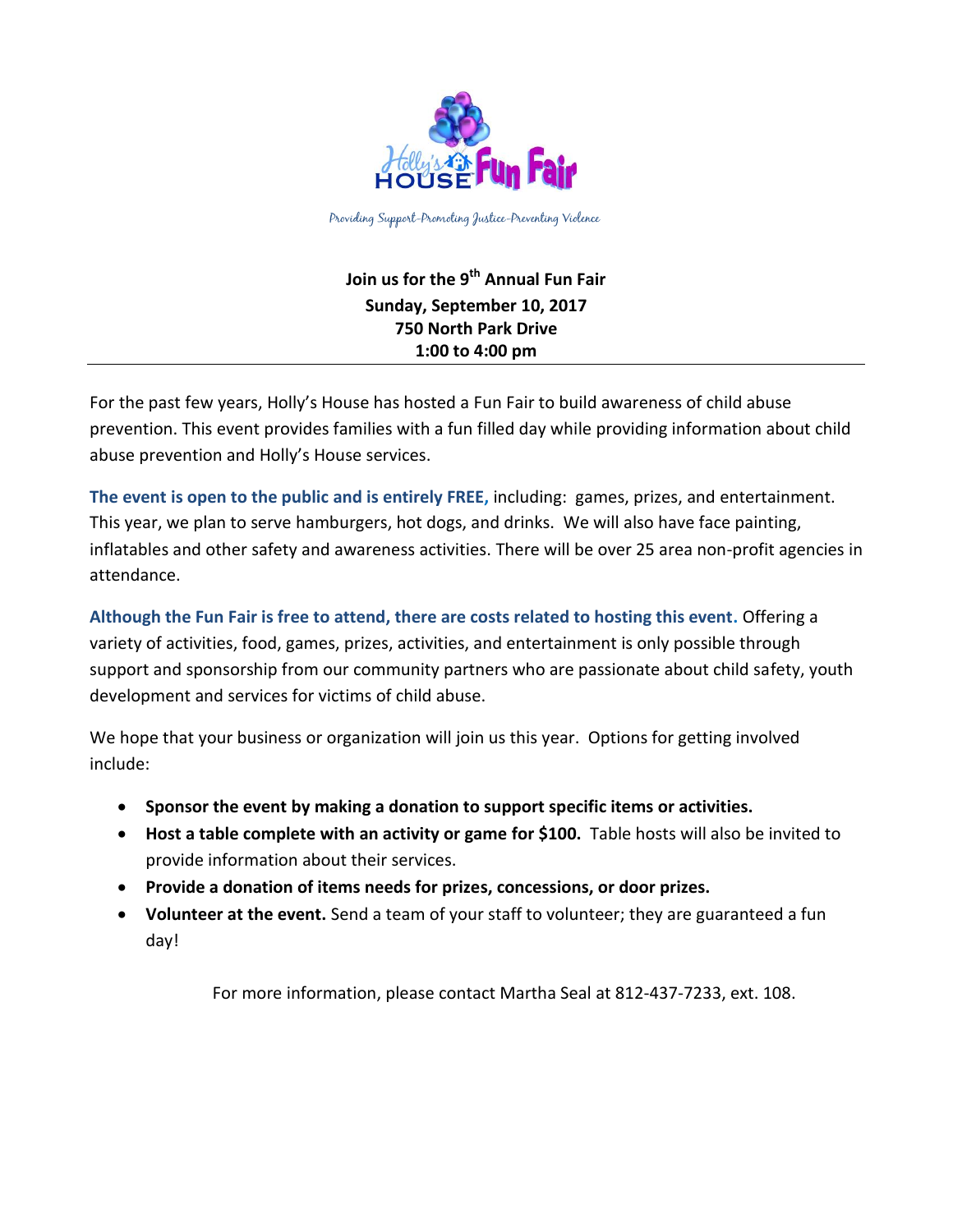

# **Gold Level Sponsorship - \$1,000.00**

- Title sponsor recognition and logo on all promotional materials and the Holly's House website home and events pages.
- Vendor space at the event for promotional materials and inclusion of promotional materials in "goody bags"
- Opportunity to hang your corporate banner at the event

# **Silver Level Sponsorship - \$500.00**





- Business name and logo on all promotional materials and the Holly's House website, placement secondary to title sponsors
- Option to host a game/ activity table with no additional fee
- Inclusion of promotional materials in "goody bags"

### **Bronze Level Sponsorship - \$250**

- Business name included on all promotional materials and the Holly's House website
- Inclusion of promotional materials in "goody bags"

### **Table Sponsor/ Host - \$100 (or \$25 for non-profits)**









- Provide carnival game or activity and volunteers to host a table at the fair.
- Business name included on all promotional materials and the Holly's House website.
- Display information about your business at your table/ game area.

**In-Kind Sponsorship** (donations of food, prizes, or other needed items)



Recognition as described above for the equivalent value of the donation

**In order to receive all the advantages of sponsorship, please return the Fun Fair Sponsorship Form by August 11, 2017. If you have questions, please contact Holly's House at 812-437-7233 or by email - [Martha@hollyshouse.org.](mailto:Martha@hollyshouse.org)**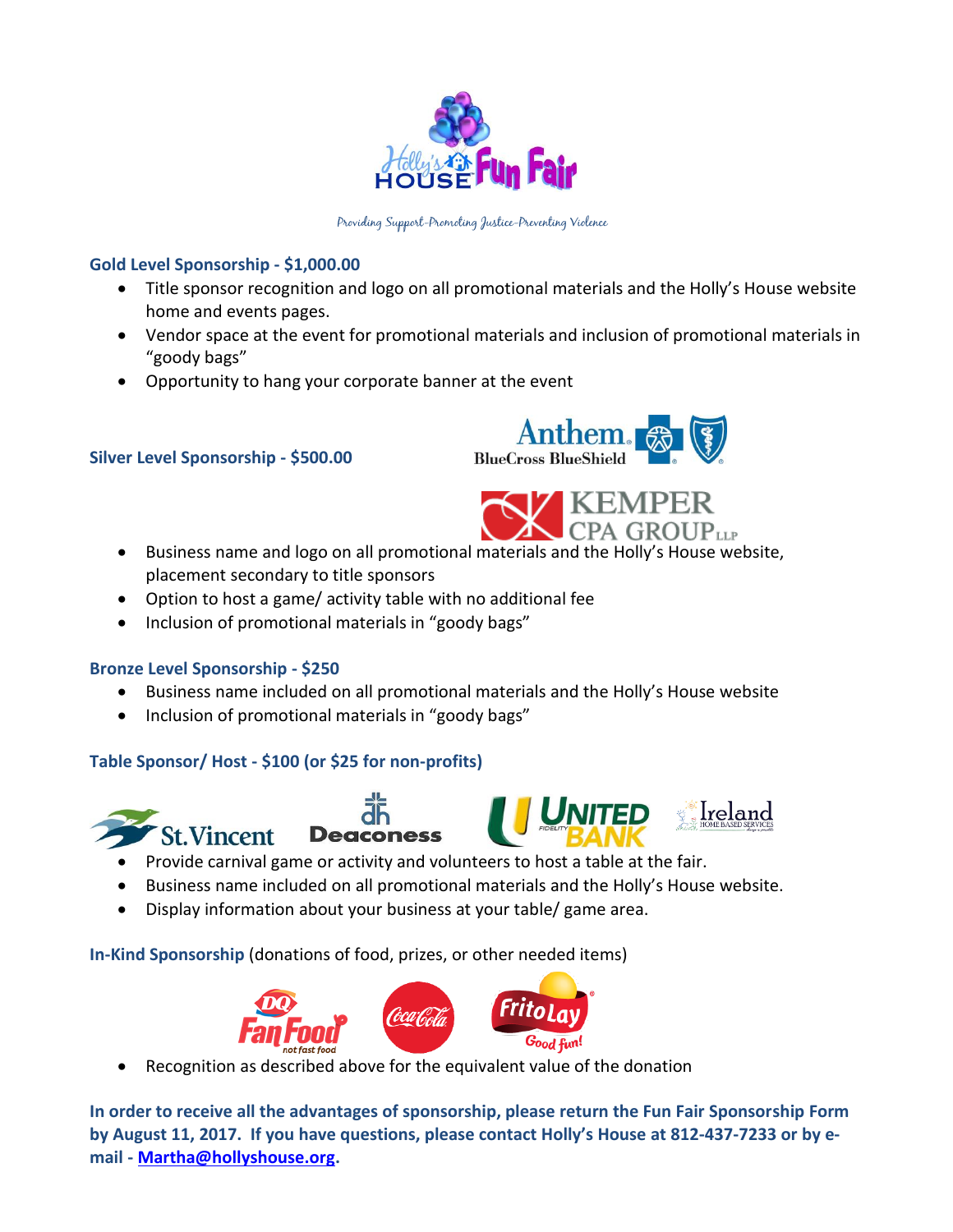

### **Sponsorship/Donation Form**

**Becoming a sponsor of the 9th Annual Fun Fair makes it possible for us to ensure this event is free for participants. All proceeds raised will support high quality child abuse prevention programing, supportive services for victims of child abuse and healthy youth development.** 

| Enclosed is my \$ | check for a | Level Sponsorship. |
|-------------------|-------------|--------------------|
|                   |             |                    |

Please invoice me \$ for a **Level Sponsorship.** 

**I am not able to sponsor the event, enclosed is a check for \$ \_\_\_\_\_\_\_\_as a donation for the event.**

| I am interested in providing an in-kind donation of ____________________________ | (list types of items)                                                                                |             |  |
|----------------------------------------------------------------------------------|------------------------------------------------------------------------------------------------------|-------------|--|
| and key contact person below)                                                    |                                                                                                      |             |  |
|                                                                                  |                                                                                                      |             |  |
|                                                                                  |                                                                                                      |             |  |
| <b>Address:</b>                                                                  |                                                                                                      |             |  |
|                                                                                  |                                                                                                      | State: Zip: |  |
| Phone: ________________________                                                  | Email: 2008 2009 2010 2021 2022 2023 2024 2022 2022 2023 2024 2022 2023 2024 2022 2023 2024 2022 202 |             |  |

**REGISTRATION DEADLINE: August 14, 2017 or full inclusion in the pre-event materials.** 

**Make checks payable to Holly's House**

**Mail completed form and check to:**

**Holly's House**

**P.O Box 4125 Evansville, IN 47724**

**Holly's House is a not-for-profit—501(c) 3 organization: Tax ID # 20-4475135**

*Thank you for your interest in and support of Holly's House!!!!*

**Why not support your favorite activity at the Fun Fair?**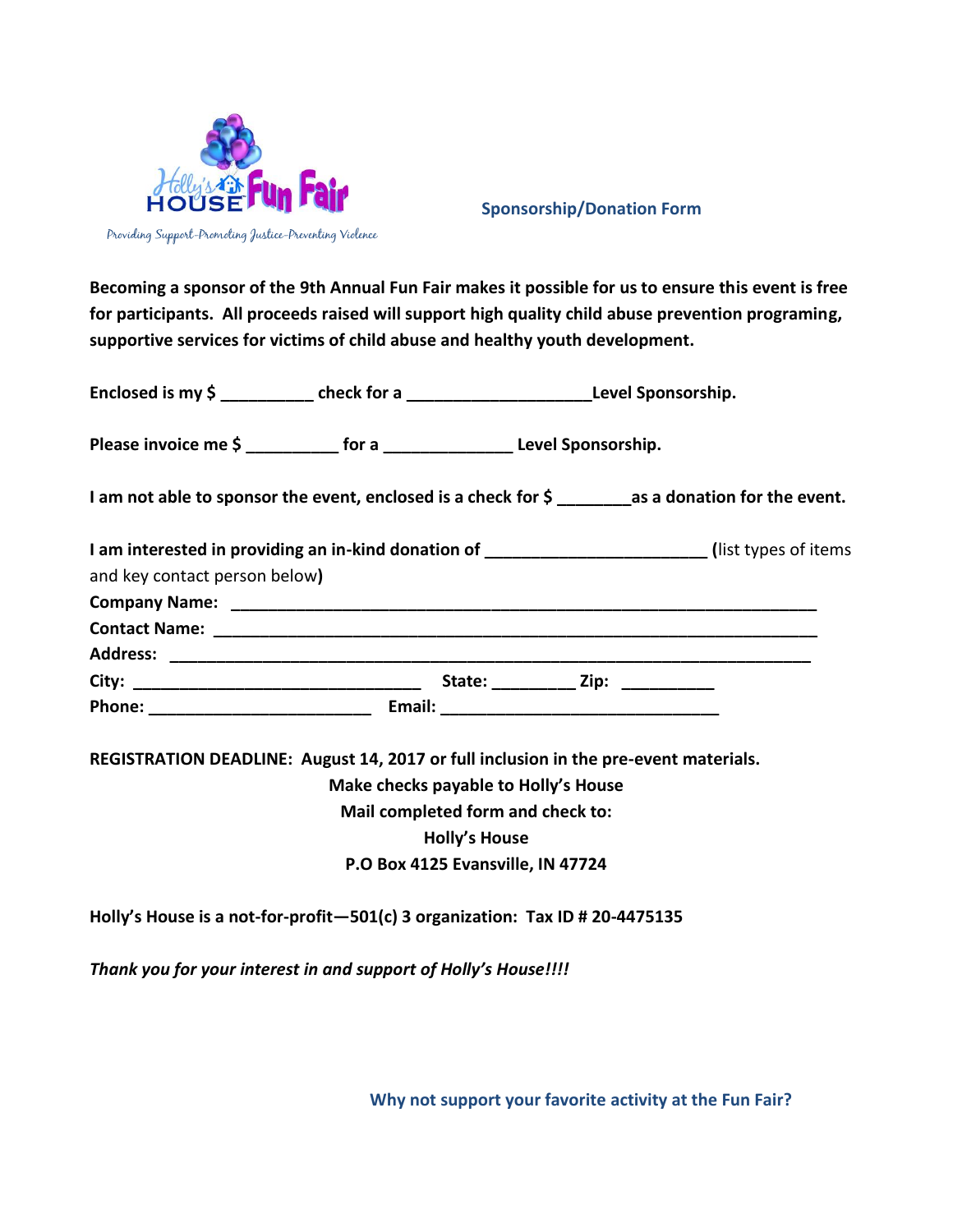

**If you are interested in supporting one of the following activities during the Fun Fair, we will prominently display signs acknowledging your donation that name our generous sponsors. Example: Obstacle Course generously sponsored by (Your Name Here).**

**Donors are being sought for each of the items listed below.**

| <b>Item</b>                             | <b>Estimated Cost</b>                                                                                   |  |  |
|-----------------------------------------|---------------------------------------------------------------------------------------------------------|--|--|
| <b>Hot Dogs or Hamburgers or Buns</b>   | \$500                                                                                                   |  |  |
| <b>Canned Soft Drinks/Bottled Water</b> | \$250                                                                                                   |  |  |
| <b>Chips</b>                            | \$250                                                                                                   |  |  |
| <b>Door Prizes</b>                      | \$25 - \$50 value                                                                                       |  |  |
| <b>Competition Prizes</b>               | \$100 (donation can be in-kind, should be<br>small toys or give away items appropriate<br>for children) |  |  |
| <b>360°Obstacle Course</b>              | \$250                                                                                                   |  |  |
| <b>Joust Inflatable</b>                 | \$125                                                                                                   |  |  |
| <b>Slam Dunk Inflatable</b>             | \$100                                                                                                   |  |  |

#### **Donations can also be in-kind**

If you are interested in donating to support one of these items or activities, please contact: **Martha Seal at 812-437-7233, ext 108, or by email at [Martha@hollyshouse.org.](mailto:Martha@hollyshouse.org)** .